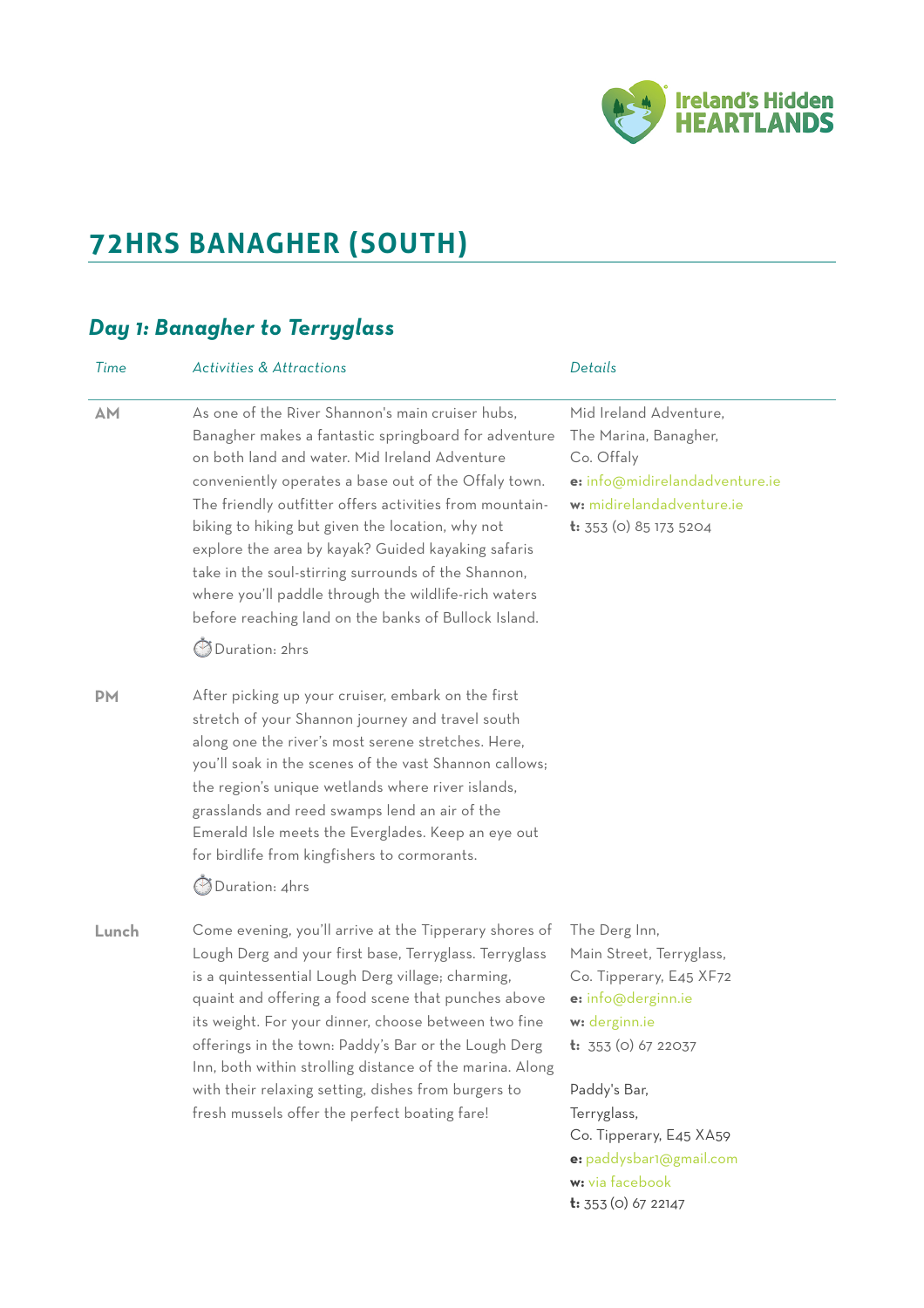# *Day 2: Terryglass to Scarriff*

| Time      | <b>Activities &amp; Attractions</b>                                                                                                                                                                                                                                                                                                                                                                                                                            | Details                                                                                                                                                                                        |
|-----------|----------------------------------------------------------------------------------------------------------------------------------------------------------------------------------------------------------------------------------------------------------------------------------------------------------------------------------------------------------------------------------------------------------------------------------------------------------------|------------------------------------------------------------------------------------------------------------------------------------------------------------------------------------------------|
| <b>AM</b> | In the morning, stroll around Terryglass' scenic<br>woodland trails before continuing your Lough Derg<br>cruise south. The small town of Scarriff, Co. Clare is<br>your next stop. With Lough Derg in your wake, take a<br>scenic meander up the River Scarriff where you've the<br>option to moor at either Scarriff's harbour or at<br>Redden's Quay in the neighbouring village of<br>Tuamgraney, which lies 1km closer downriver.<br><b>Duration: 3hrs</b> |                                                                                                                                                                                                |
|           | After mooring, make the stroll into the charming small<br>town of Scarriff, where you can enjoy a cup of fair<br>trade coffee or freshly-baked treat at The Garden<br>Café, a great community spot which features as much<br>local, organic produce as possible.                                                                                                                                                                                               | The Garden Café,<br>Main Street, Scarriff,<br>Co. Clare, V94 HPX9<br>e: eastclarecoop@gmail.com<br>w: eastclarecommunitycoop.com<br>$t: 353$ (0) 61 921 536                                    |
|           | Down the road at Wilde Irish Chocolates in<br>Tuamgraney village, you can experience the workings<br>of a real life confectionary factory - and sample some<br>of the goods while you're here too. Meanwhile at<br>McKernan's Woollen Mills, pay a visit to one of<br>Ireland's most authentic craft centres and see<br>stunning scarves being weaved on traditional looms,<br>just as they were back in the 1800's.                                           | Wilde Irish Chocolates,<br>Unit 6, Enterprise Centre, Tuamgraney,<br>Co. Clare, V94 83X2<br>e: onlineshop@wildeirishchococolates.com<br>w: wildeirishchocolates.com<br>$t: 353$ (0) 61 922 080 |
|           | Duration: 3hrs                                                                                                                                                                                                                                                                                                                                                                                                                                                 | McKernan's Woollen Mills, Tuamgraney,<br>Co. Clare, V94 R1W4<br>e: info@scarves.ie<br>w: scarves.ie<br><b>t:</b> 353 (0) 61 921 527                                                            |
| <b>PM</b> | For dinner, pay a visit to Nuala's Bar & Restaurant in<br>the heart of Tuamgraney. The historic bar, which dates<br>back to 1850, offers a great choice of dinner options<br>with a special kids' menu too. Mains include steaks,<br>pastas and salads, with roasts of the day, daily fish<br>specials and a delicious dessert menu.                                                                                                                           | Nuala's Bar & Restaurant,<br>Tuamgraney,<br>Co. Clare, V94 YT96<br>e: nualastuamgraney@gmail.com<br>w: nualas.ie<br>t: 353 (0) 61 921 249                                                      |
|           | You'll also find Nuala's open for breakfast and brunch<br>from 10am the next morning if you're tempted to make                                                                                                                                                                                                                                                                                                                                                 |                                                                                                                                                                                                |

a return visit. They also sell freshly baked wholemeal breads (like raisin & apricot), if you fancy picking up a loaf for your boat-trip.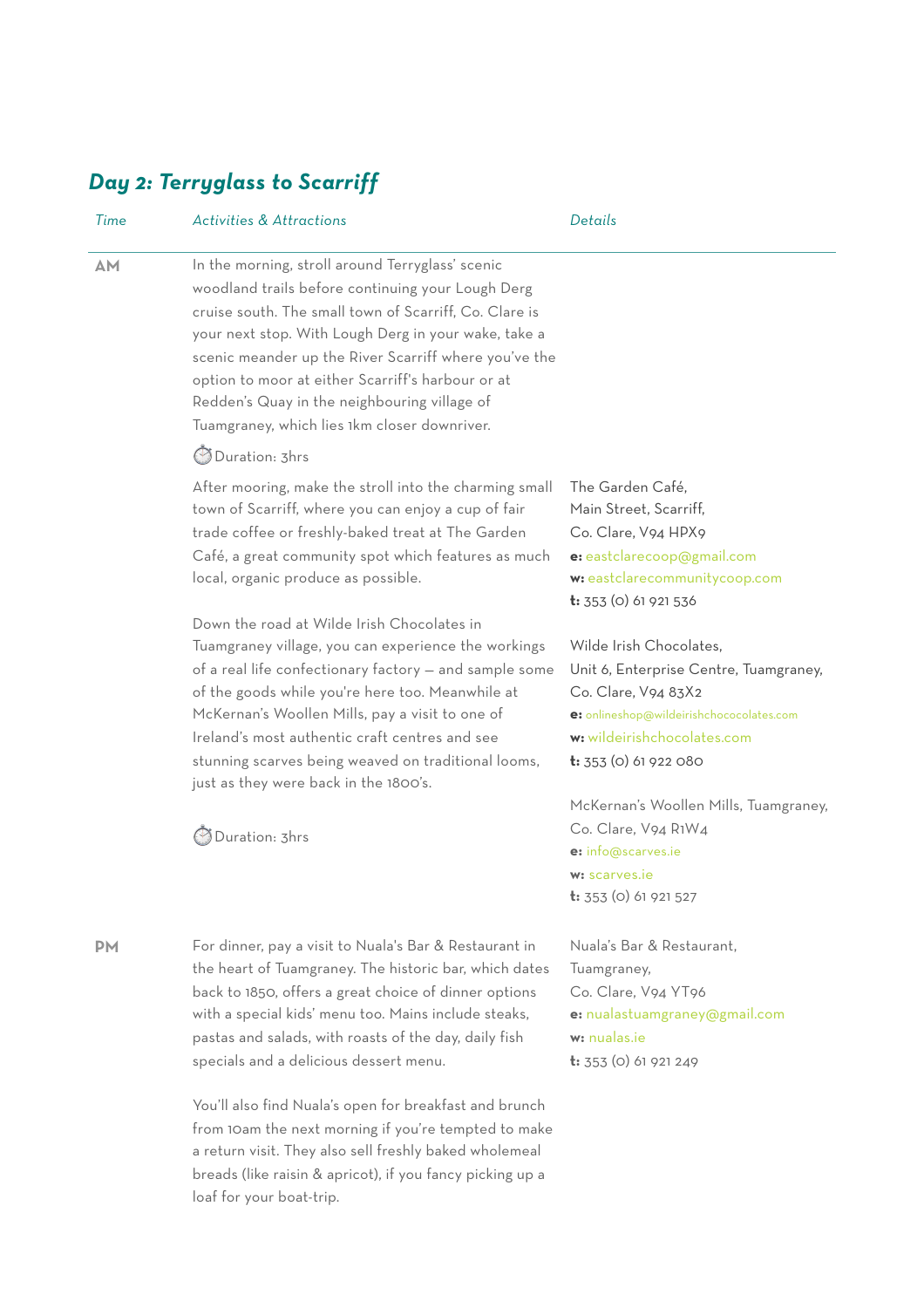# *Day 3: Scarriff to Meelick (via Portumna)*

| Time                    | <b>Activities &amp; Attractions</b>                                                                                                                                                                                                                                                                                                                                                                                              | Details                                                                                                                                                         |
|-------------------------|----------------------------------------------------------------------------------------------------------------------------------------------------------------------------------------------------------------------------------------------------------------------------------------------------------------------------------------------------------------------------------------------------------------------------------|-----------------------------------------------------------------------------------------------------------------------------------------------------------------|
| AM                      | The next morning make the journey north to the<br>largest town of lough Derg, Portumna. Just a short<br>walk from the marina, you'll discover the impressive<br>surrounds of Portumna Castle & Gardens. The 17th<br>century manor is open to the public and features a<br>fascinating exhibition area which brings the castle's<br>history to life.                                                                              | Portumna Castle,<br>Castle Demesne, Portumna,<br>Co. Galway, H53 YK27<br>e: portumnacastle@opw.ie<br>w: heritageireland.ie.<br>t: 353 (0) 90 974 1658           |
|                         | If you'd like to explore more in the area, Portumna<br>Forest Park, which lies directly west of the marina,<br>makes for an idyllic afternoon of woodland wandering,<br>with numerous trails and a new bird-watching hide.<br><b>Duration: 3hrs</b>                                                                                                                                                                              | Portumna Forest Park,<br>Portumna Demesne, Portumna,<br>Co. Galway, H53 AH10<br>w: coillte.ie                                                                   |
| <b>DM</b>               | For lunch, you can also enjoy coffee, lunch or<br>afternoon tea in the CaToCa tearooms, located at<br>Portumna Castle. They offer a mouthwatering mix of<br>wraps and baps, soups and salads. Afterwards, wander<br>into Portumna to pick up some staples for your<br>evening meal; O'Meara's SuperValu is a fine option for<br>fresh, local produce.                                                                            | Portumna Castle Tearooms.<br>Castle Demesne, Portumna,<br>Co. Galway, H53 YK27<br>e: info@catocafinefood.com<br>w: catocafinefood.com<br>t: 353 (0) 90 974 1667 |
| Dinner &<br><b>Stay</b> | Leaving Portumna, continue your journey upriver,<br>making your way under Portumna's landmark swing<br>bridge and through Victoria Lock. Just beyond it,<br>moor at one of the most serene spots along the<br>Shannon, Meelick Quay. Come evening, rustle up a<br>barbecue or home-cooked meal with your produce<br>gathered in Portumna and wrap up your day with an<br>idyllic sunset stroll along the river.<br>Duration: 2hr |                                                                                                                                                                 |